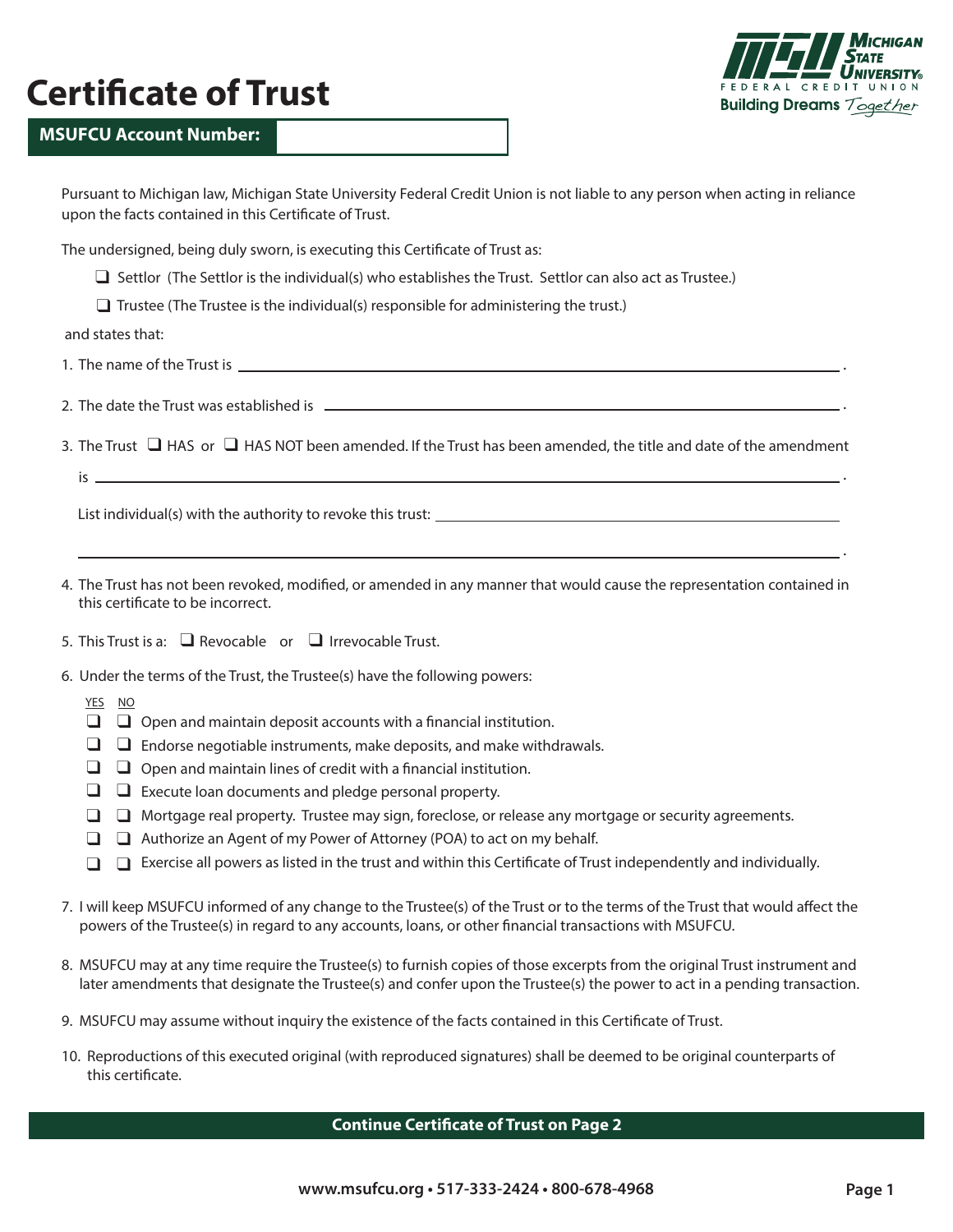## **Certificate of Trust**

## **MSUFCU Account Number:**

| <b>Section A - Grantor's Information</b>           |       |        |        |      |                                                                                            |      |               |          |
|----------------------------------------------------|-------|--------|--------|------|--------------------------------------------------------------------------------------------|------|---------------|----------|
| 1st Grantor's Name                                 | First | Middle | Last   |      | Address - Street & Apt.                                                                    | City | <b>State</b>  | ZIP Code |
| Mobile Phone                                       |       |        |        |      | <b>Other Phone</b>                                                                         |      | Date of Birth |          |
| 2nd Grantor's Name                                 | First | Middle | Last   |      | Address - Street & Apt.                                                                    | City | State         | ZIP Code |
| Mobile Phone                                       |       |        |        |      | Other Phone                                                                                |      | Date of Birth |          |
| <b>Section B - Trustee's Information</b>           |       |        |        |      |                                                                                            |      |               |          |
| 1st Trustee's Name                                 | First | Middle | Last   |      | Address - Street & Apt.                                                                    | City | State         | ZIP Code |
| Mobile Phone                                       |       |        |        |      | Other Phone                                                                                |      | Date of Birth |          |
| 2nd Trustee's Name                                 | First | Middle | Last   |      | Address - Street & Apt.                                                                    | City | State         | ZIP Code |
| Mobile Phone                                       |       |        |        |      | Other Phone                                                                                |      | Date of Birth |          |
| 3rd Trustee's Name                                 | First | Middle | Last   |      | Address - Street & Apt.                                                                    | City | State         | ZIP Code |
| Mobile Phone                                       |       |        |        |      | <b>Other Phone</b>                                                                         |      | Date of Birth |          |
| <b>Section C</b> — Successor Trustee's Information |       |        |        |      |                                                                                            |      |               |          |
| 1st Successor Trustee's Name                       |       | First  | Middle | Last | Address - Street & Apt.                                                                    | City | State         | ZIP Code |
| Mobile Phone                                       |       |        |        |      | Other Phone                                                                                |      | Date of Birth |          |
| 2nd Successor Trustee's Name                       |       | First  | Middle | Last | Address - Street & Apt.                                                                    | City | State         | ZIP Code |
| Mobile Phone                                       |       |        |        |      | Other Phone                                                                                |      | Date of Birth |          |
| 3rd Successor Trustee's Name                       |       | First  | Middle | Last | Address - Street & Apt.                                                                    | City | State         | ZIP Code |
| Mobile Phone                                       |       |        |        |      | Other Phone                                                                                |      | Date of Birth |          |
| <b>Section D - Trust Beneficiary Information -</b> |       |        |        |      | In order to qualify the account for membership, Trust Beneficiary information is required. |      |               |          |
| 1st Trustee Beneficiary's Name                     |       | First  | Middle | Last | Address - Street & Apt.                                                                    | City | State         | ZIP Code |
| Mobile Phone                                       |       |        |        |      | Other Phone                                                                                |      | Date of Birth |          |
| 2nd Trustee Beneficiary's Name                     |       | First  | Middle | Last | Address - Street & Apt.                                                                    | City | State         | ZIP Code |
| Mobile Phone                                       |       |        |        |      | Other Phone                                                                                |      | Date of Birth |          |
| 3rd Trustee Beneficiary's Name                     |       | First  | Middle | Last | Address - Street & Apt.                                                                    | City | State         | ZIP Code |
| Mobile Phone                                       |       |        |        |      | Other Phone                                                                                |      | Date of Birth |          |
| 4th Trustee Beneficiary's Name                     |       | First  | Middle | Last | Address - Street & Apt.                                                                    | City | State         | ZIP Code |
| Mobile Phone                                       |       |        |        |      | Other Phone                                                                                |      | Date of Birth |          |

### **Continue Certificate of Trust on Page 3**